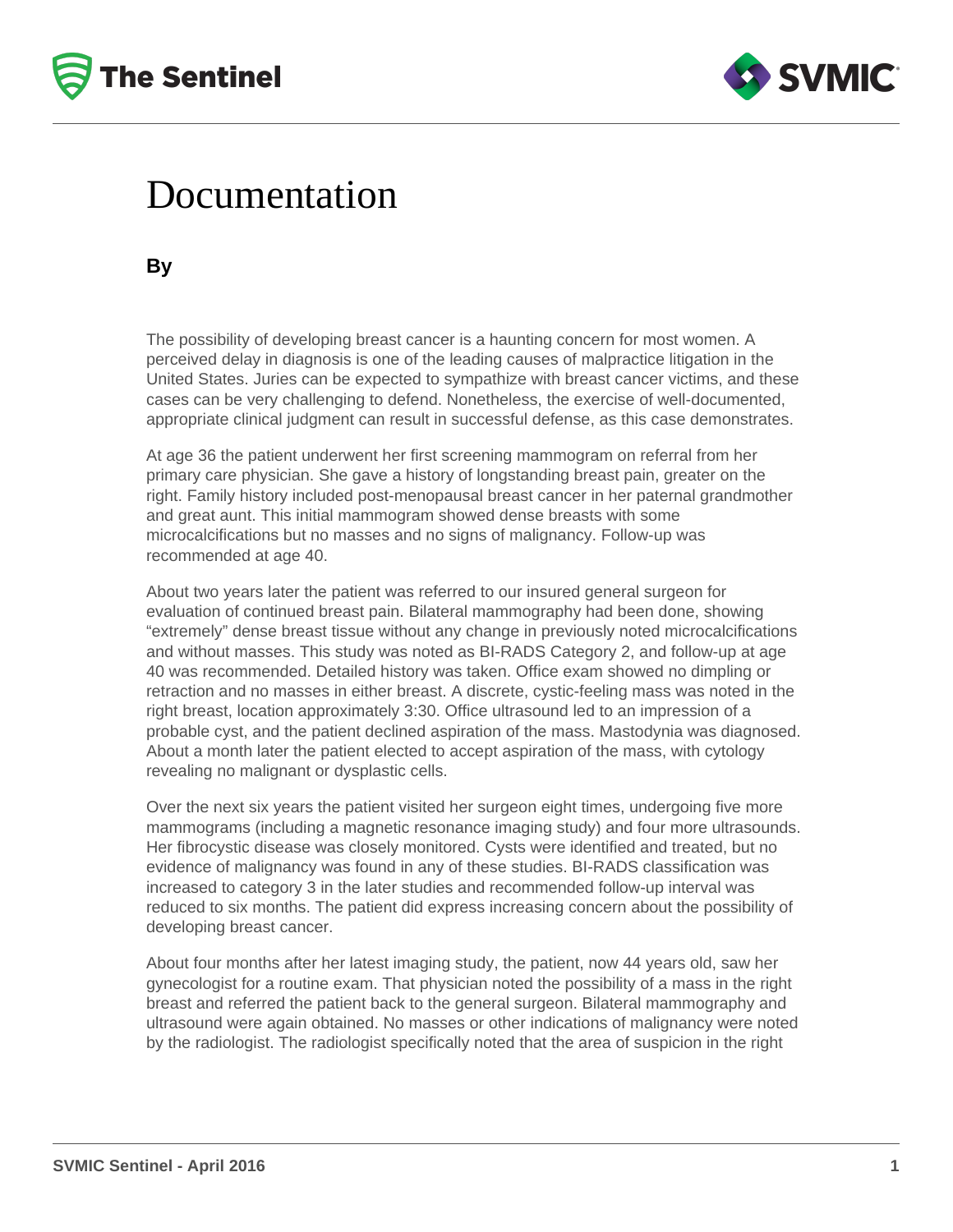



breast underwent ultrasound, and no abnormality was noted. The surgeon's physical exam noted breasts without skin dimpling, nipple retraction, or palpable discrete masses. Mild bilateral tenderness was noted with a nodular thickened area of tissue in the upper outer quadrant of the right breast. Biopsy was not felt to be indicated. The patient was asked to check her breasts after her period and to return if she felt there was any persistent mass.

The patient saw the surgeon again five months later, noting no problems with her breasts other than a possible infection of the glands of the right nipple areolar complex. Breast exam showed no dimpling, retraction or palpable discrete masses. Three months after that exam, now eight months after the latest imaging study, the patient again presented to her surgeon, stating that "she just felt something different in her right breast." Exam showed a right breast now larger than the left. The area of previously noted thickened tissue in the right breast now contained a hard central area that represented a distinct change from the prior exam, although still not a discrete mass. Office ultrasound was immediately done, and the area appeared very suspicious. Immediate mammography was recommended, to be followed by biopsy. Mammogram showed no architectural distortion or discrete mass in the area. Ultrasound showed the area to be poorly marginated and of low-echogenicity. Biopsy was recommended. The general surgeon's biopsy noted extremely hard tissue very suspicious for malignancy. Path report confirmed invasive breast cancer. The patient went on to have right mastectomy, followed by chemotherapy. She later opted to undergo prophylactic left mastectomy.

Not surprisingly, the patient filed a lawsuit against her general surgeon, alleging that her cancer should have been diagnosed at least eight months sooner. She alleged that when her gynecologist raised the question of a right breast mass, a biopsy should have been done, or at least an MRI should have been performed to further test the suspicious area. Our insured surgeon strongly believed that his management of this patient had been in complete conformity with the standard of acceptable professional practice. The company's internal review and independent expert reviews were in full agreement. Though a qualified general surgeon testified for the plaintiff that an MRI was required at the time the possibility of a palpable mass was raised, a jury unanimously determined that no malpractice had occurred and found in favor of the surgeon.

Several factors contributed to the successful defense of this case. Our insured surgeon testified with conviction that all reasonable steps had been taken over the years to monitor this patient's longstanding fibrocystic disease. Perhaps as important as the surgeon's own convictions, the medical records in this case were absolutely meticulous, carefully documenting the surgeon's care and reasoning every step of the way. Communications between the surgeon, the primary care physician and the radiologists were timely and thorough, again with appropriate contemporaneous documentation. All these factors combined to enable the jury to overcome the very powerful sympathy that is always present in cases such as this and to render a verdict for the defense.

The contents of The Sentinel are intended for educational/informational purposes only and do not constitute legal advice. Policyholders are urged to consult with their personal attorney for legal advice, as specific legal requirements may vary from state to state and/or